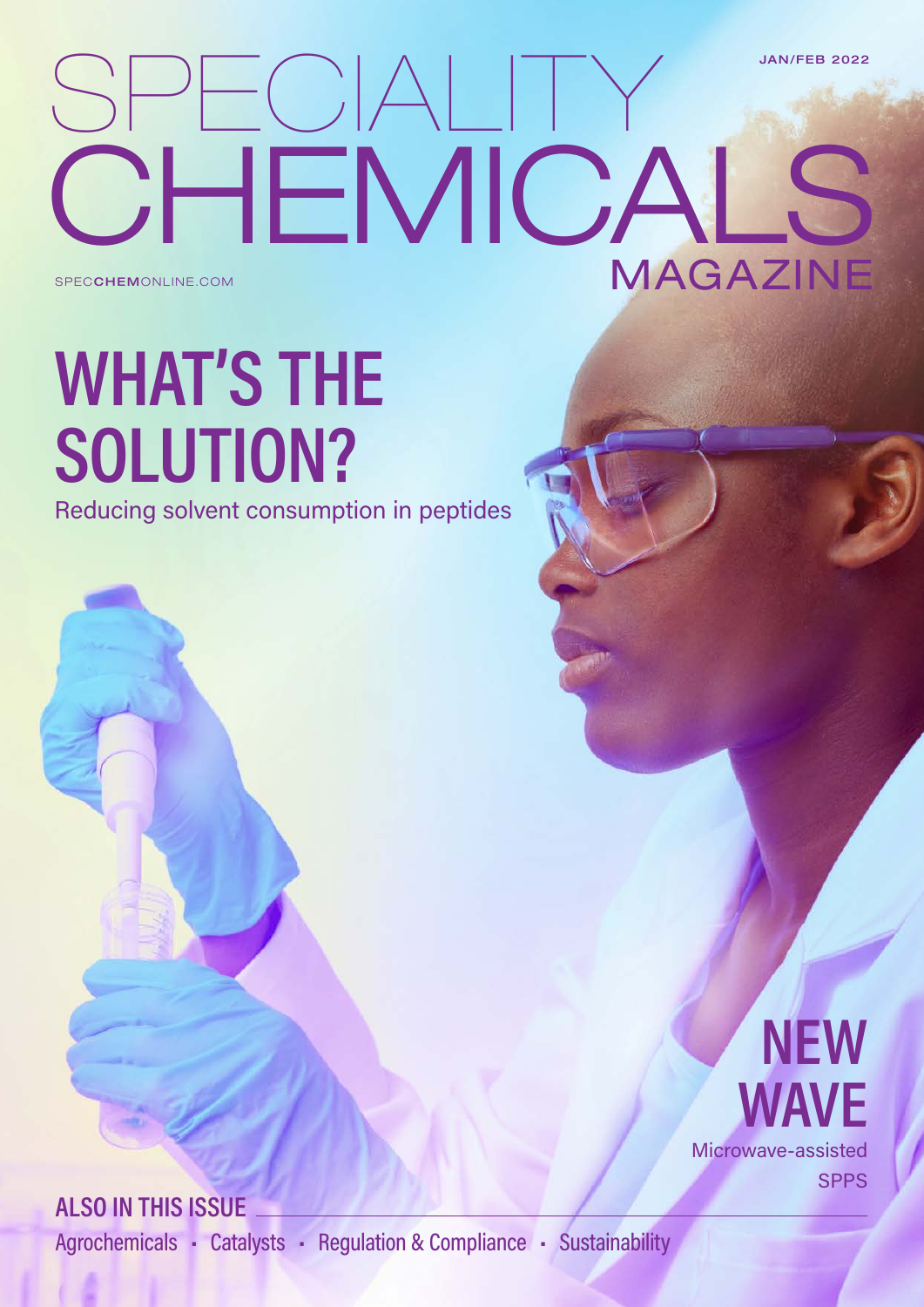## An alternative CRISPR-cas nuclease for **precise genome editing**

Dr Michael Krohn, head of R&D at BRAIN Biotech, explains the importance of genome editing in living organisms for the bioeconomy and describes the development of the company's novel Cas nuclease



Figure 1 - Chronological development and type of targeted genome modifications Note: MegaTals = fusions of meganucleases and Talens. © BRAIN Biotech up the side

The goal of modifying genes and<br>thus the properties of organisms<br>has been pursued by science<br>since more and more knowledge<br>of molecular genetics was gained with he goal of modifying genes and thus the properties of organisms has been pursued by science since more and more knowledge the invention of new technologies.

The idea of optimising crops or curing hereditary diseases drove the search for gene modification methods. After all, waiting for organisms to adapt to certain environmental conditions as part of evolutionary development is not an option, especially against the backdrop of climate change.

#### **From non-specific to specific**

In classical gene modification approaches, which are still used today as non-GMO methods in agriculture, organisms are treated in laboratories by irradiation or with mutagenic chemicals to induce changes in the genome. This procedure is not really specific.

Moreover, until recently it was hardly possible to analyse how the genome had changed as a result of the treatment. Only external appearance characteristics (phenotype) allowed conclusions to be drawn about

'successful' gene modification. Additional, unwanted genome changes remained undetected or persisted as silent accompaniers.

Genome editing is a newer method of molecular biology to edit genomic DNA precisely at predetermined locations. The technique facilitates a hitherto unprecedented, targeted and precise insertion, deletion or modification of the genome of living organisms and therefore offers the opportunity to optimise non-specific modifications with specific or targeted modifications.

 $\blacktriangleright$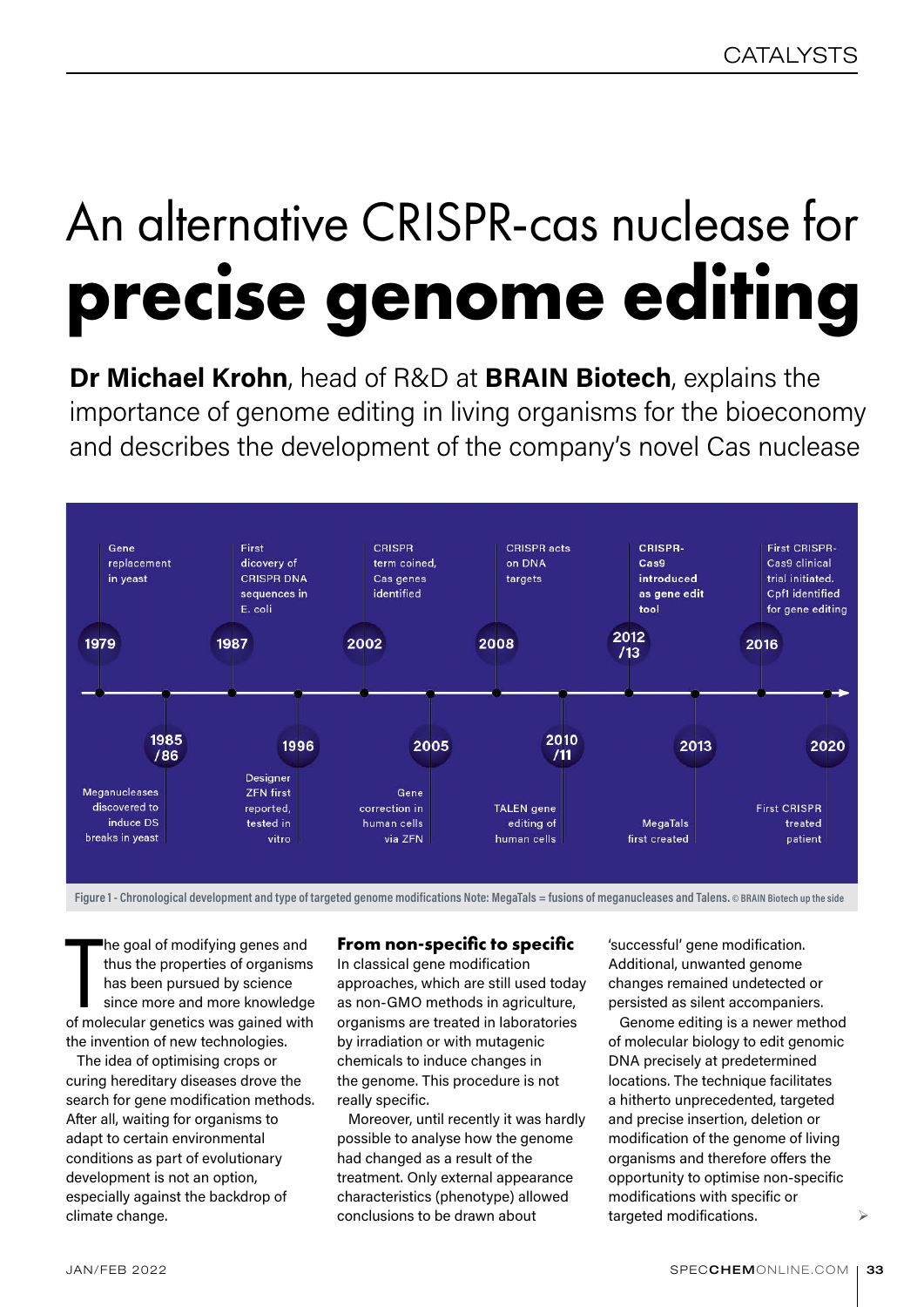Today, modern research in molecular biology uses different tools for genome editing. What they all have in common is that they work on the basis of nuclease enzymes that specifically recognise a gene locus and do so by interacting DNA-binding domains of the nuclease(s) with a sequence of bases in a predetermined genome section that is as unique as possible.  $\blacktriangleright$ 

This class of nucleases, which usually induce cleavage of bound DNA, includes zinc-finger nucleases (ZFNs), transcription activator-like effector nucleases (TALENs) or meganucleases (Figure 1). In the early 21st century, clustered, regularly interspaced, short palindromic repeat (CRISPR)-Cas systems were discovered and with them systems that function differently. In CRISPR systems, a specific RNA mediates the recognition and targeting of DNA.

With the discovery of \*CRISPR-Cas systems (Cas9, Cas12 or others) and their ability to modify DNA precisely, a tool had been discovered that, by following nature, revolutionised the biotechnologicallyinduced evolutionary process of living organisms. With the emerging technology, which was first applied in 2012, the selection process could not only be carried out in a targeted and precise manner, it could also be accelerated enormously.

Biotechnology can therefore now selectively insert, remove or modify individual DNA segments in living organisms in a relatively simple process. Some people are already talking about so-called garage technology for programming microorganisms that can be used industrially. An ingenious technology – were it not for the dispute over patents, which makes the current legal situation for commercial use complex and uncertain and also demands high licensing fees from companies for using the technology.

The uncertain legal situation and the licensing agreements for the commercial use of CRISPR technology, which are financially unsustainable for many companies, have motivated

us to develop our own variant of the CRISPR-Cas scissors with the BRAIN-Engineered-Cas (BEC) nuclease. This enables us, for example, to optimise the metabolic performance of microbial production strains within a short time.

In view of this licensing situation, we turned to our technological expertise and set ourselves the goal of developing our own nuclease. We used metagenome sequencing and protein engineering techniques to identify a Class 2 CRISPR-associated nuclease that has low sequence homology to other CRISPR nucleases and targets DNA with a unique molecular mechanism. We have filed a patent to protect the nuclease DNA sequence and expect to be able to use this system freely in the future.

#### **'We CRISPR for you'**

We not only use our validated CRISPRassociated BEC nuclease for targeted gene editing in our own projects, but also make it available for customer projects. Organisms in which BEC targets DNA include bacteria, fungi and yeasts.

Accordingly, the technology is being used in these organisms for collaborative projects and is also being progressively validated for industrial use. Activity in plants has also been demonstrated, but validation is pending. Genome editing tests for other applications, such as mammalian cell lines, are currently underway.

**BRAIN Biotech up the side**  $\circledcirc$  BRAIN Biotech up the side

But what exactly does the use of this nuclease mean for users? The technology is an enabling technology and allows the user to precisely optimise microorganisms according to his own specifications.

Once established in the target organism, genome editing is not only precise, but also efficient and fast. It is often superior to conventional technologies in terms of time to market: the development of, for example, highly efficient producer strains can be significantly accelerated.

Further potential applications of BEC technology lie in the food industry. In some countries, genome editing is already applied in food manufacturing processes, including precision fermentations to obtain alternative proteins from microbial or plant sources or optimisation of microbial strains to produce

fermented beverages. In order to drive sustainability in companies, the chemical industry can switch part of the chemical processes to biological processes. Here, for example, BEC nuclease can modify microbial strains to use a specific organic substrate as a carbon source and to engage in synthesis pathways in the course of which the microorganisms produce bio-based building blocks and platform chemicals. Converting